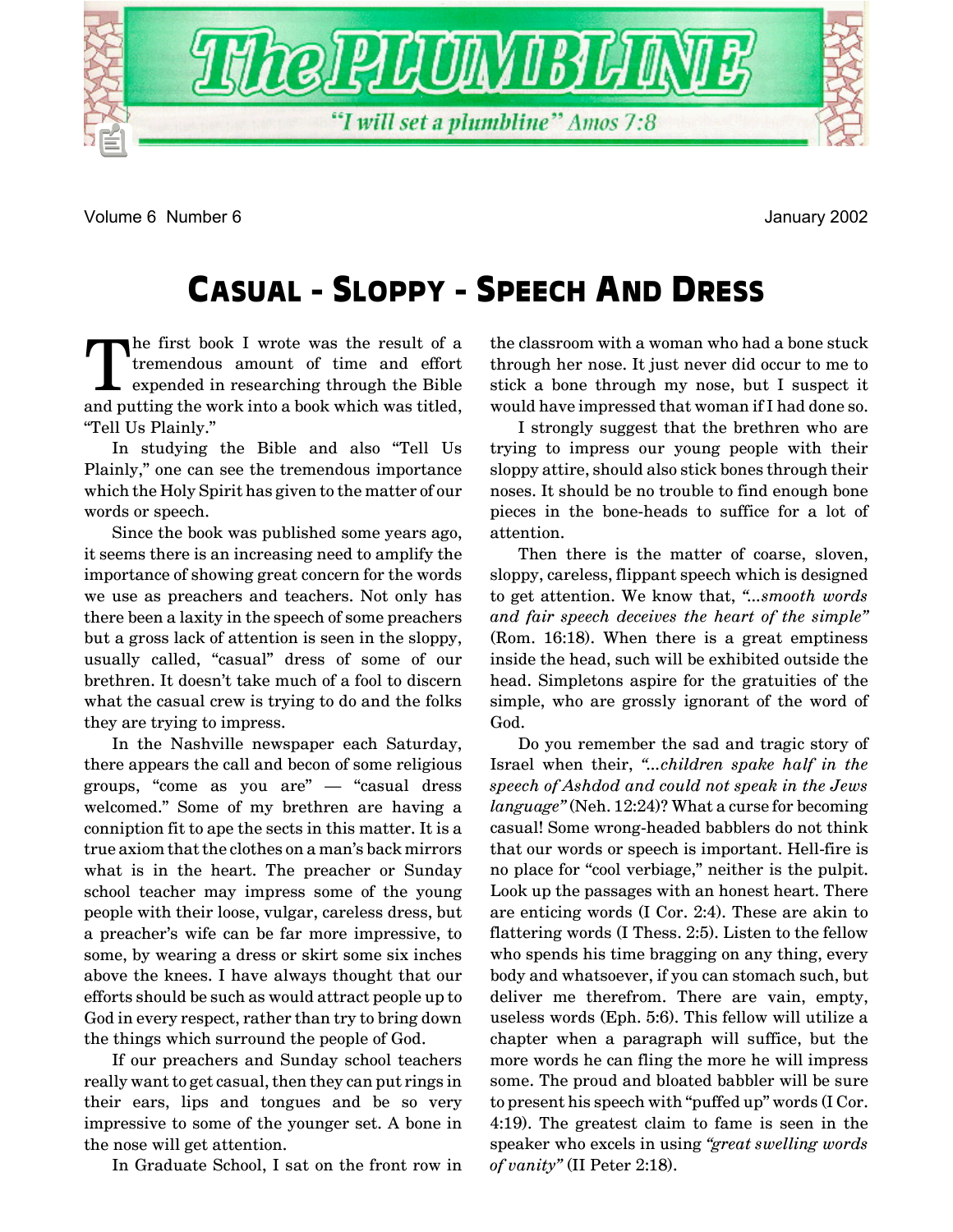King Solomon sought, *ìacceptable words to write the truth correctlyî* (Eccl. 12:10). King David prayed, *ìLet the words of my mouth and the meditation of my heart be acceptable in thy sight, O Lord, my strength and my redeemerî* (Psalm 19:14). The disciples of Jesus said, *"Lord tell us plainly"* (John 10:24).

ó*Wayne Coats, Editor*

# **THE ROARING DEVIL**

I Peter 5:8

 $\sum_{\text{few}}$  fe must be aware of the wiles of the devil (Eph.<br>6:11). We cannot afford to be ignorant of his<br>devices (II Cor. 2:11). Satan will blind the 6:11). We cannot afford to be ignorant of his devices (II Cor. 2:11). Satan will blind the eyes of all who will submit to his schemes (II Cor. 4:4).

A few years ago the *Gospel Advocate* papers were put on microfilm, beginning with the first issue which was printed in 1855. It is so very interesting that a sort of introduction to the microfilm effort was written by Bob Hooper who is a Bishop of Rubel Shelly's church and also a History professor at Lipscomb University. When I read the Hooper blooper, I simply could not believe what I was seeing. Let the reader take note of what Hooper wrote when he scribbled, "In 1906, in response to liberal theology among Disciples of Christ, David Lipscomb led churches of Christ into a separate fellowship." There is such a concept as depraved, totally depraved and tetotally depraved. A man has to be tetotally depraved to try to leave the impression that brother Lipscomb led churches of Christ into a separate fellowship. Such is pure hogwash.

As we present the following series, the various articles will consist of small segments from the book titled, *Perspectives on the Development of Liberalism in the Church of Christ*. Among other thoughts, we will explode the Hooper myth with a barrage of quotations from solid, sound, brethren who were on the front line, in the middle of the fray, as Digression was opposed.

I do not comprehend why a few smatterers feel qualified to re-write history. Let the reader pay close attention to the pointers presented herein and do not hesitate to correct any fool notions if any which I might invent. As for the forthcoming book, we will advise our readers when it comes from the press.

I suppose several will realize and admit that there exists two separate religious bodies, generally known as the *Independent Christian Church* and the *Christian Church – Disciples of Christ.* Both of these groups resulted from modernism sneaking in.

It is the case that very few people who claim to be members of the church of Christ, know or care about how the aforementioned denominational groups came into existence. What were the factors which conceived and delivered the two digressive denominations? What forces gave expression to the years of Digression? Are those same concepts at work today? What is the basic problem underlying all the turmoil in the church today? Do I need to write a book delineating some of the venom which is being injected into the Bride of Christ, or should I, "let well enough alone?"

Trouble, heartache, turmoil and dissention is no new order within the church of Christ. The church at Corinth had its share of heretics. The inspired Paul attempted to correct the problems. It is sheer nonsense to prattle that the blunders within that church would serve as our pattern. It would be a worthy pattern to correct the blunders and errors with the congregations as the inspired Paul attempted to do.

The churches in Galatia had serious troubles and again the Holy Spirit set forth some principles which would correct the problems. It isn't smart to make snide remarks about which congregation should be our pattern? Perchance some fool modernist would quip, ìWhich page of the Bible will be our pattern.î I do understand that Almighty God has endowed some folks with a mite of common sense.

To deny that the dark clouds of division overshadows the precious Bride of Christ is to demonstrate utter ignorance or dishonesty and probably a combination of both. The apostle was not telling a tale or presenting a legend when he told of a "falling away" (II Thess. 2:3). Men would not endure sound doctrine (II Tim. 4:3). A lot of ears would begin to itch (II Tim. 4:3).

The benighted system of Catholicism was developed when elders, "got too big for their britches," and when "pint-sized heads began to wear ten-gallon hats."

The apostate church was reeking with corruption but the power of the clergy was so great that very little opposition could be given. The Pope ruled with a rod of iron and fiery faggots. It was inevitable that in due time opposition would become more pronounced. It is correct to state that so much of the criticism and opposition was leveled against the corrupt and licentious clergy. The church of that time was the Catholic system. The Catholic church was supposedly the representative of all that was religious. As time moved along, opposition increased and some of the more outspoken critics equated the corrupt, carnal church with the work of God, the supernatural, and Deity. This being the case, the church, religion, and super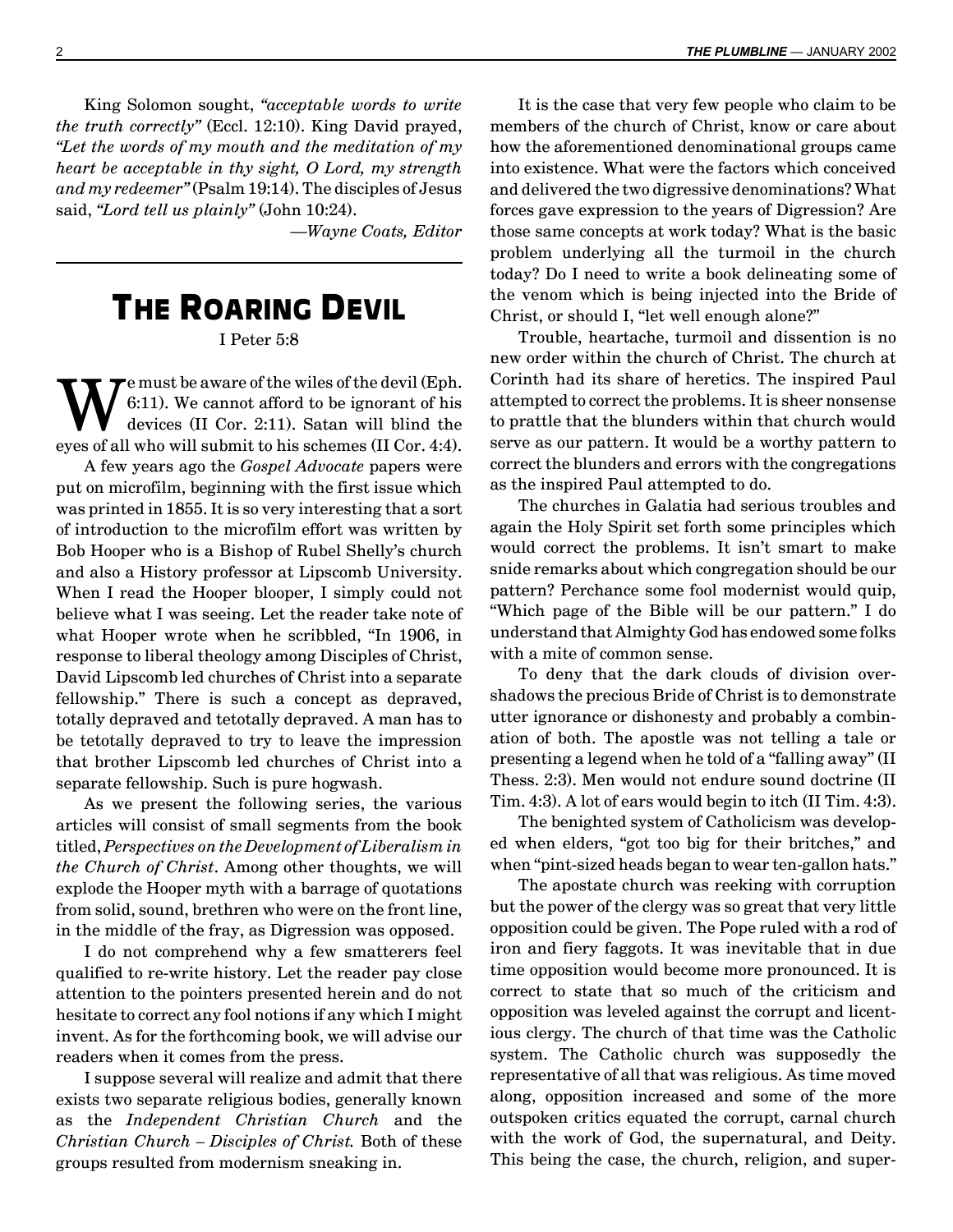naturalism began to be scorned and scoffed at.

As the ruler of the darkness of this world (Eph. 6:12), the devil could reign supreme. He was in control of men and nations.

I heard a man say that there was no such period of time as the dark ages. I wondered what it would take to convince him that the medieval centuries were seething with the worst kind of darkness. The front runners among the present-day modernists would have us to believe that they hold the keys of knowledge and wisdom. One modernist burped, "Modernism stands for intelligence in the community." "Fundamentalism is an assault on intelligence." It is a sorry system which elevates liberalism above the religion of my Lord. Without question, liberalism is the cult of superficiality. The best any young liberal can do is squeak, "me too, me too." The liberal is most impressive when he sits in his university class room attempting to regurgitate what Herr Doctor Wiseacre means. He really stretches himself as he covers all those acres attended to by Doctor Wise.

It takes time for the devil to get his henchmen placed in the most strategic places. It is usually called, "THE UNIVERSITY."

The liberal element in today's church has not one crumb to offer which has not been soaked in the cesspools of skepticism, supposition, subjectivism, assertions and even atheism.

There is no justification whatsoever for liberalism to plague the church of Christ. Liberalism is bankrupt from start to finish. The polarization which existed many years ago is existent today with the same sort of devilish attitudes which result in destroying the Unity for which Jesus died.

The crooked, twisted, depraved pathway of brotherhood liberalism reaches backward into the labyrinth of old Rationalism propounded by false teachers for false teachers. The liberals like to call it, "contemporary," but a better term is "contemptible."

Parents tell me of sending their young people to ìour universities,î and they return with faith destroyed by liberal professors. The liberal is a pygmy who got saturated trying to live off of his bloated ego. Like a cocoon, the liberal stays inside his own spit until he can chew himself out into a safe environment.

Contemporary with the horrible French Revolution of 1789, the concept of Conservatism developed. The term was used in a political sense at first but it began to be used with a spiritual meaning as well.

Within the Catholic church there were those who became disgusted with the condition which bore down so heavily upon the masses. The criticism hurled against the church did not make the Pope very happy. Pope Pius V issued his, "Bull Pascendi," in which he condemned the "*modern-isms*" which some of the clergy were accepting. The thing which the Pope attempted to destroy was the acceptance of Rationalism by various members of the clergy. Two of the outspoken leaders who were contaminated with "modern-isms" were George Tyrell of England and Alfred Loisy of France.

These two men were excommunicated and refused a Christian burial. Modernism would not go away and the efforts to oppose it were not too effective. After it was too late to be of any serious threat, and also due to the fact the opposition arose from among the cults and sects, which cannot possibly meet the modernists, a convention was called where some guide lines were set forth. These were called, "The Five Points of Fundamentalism." Those points were:

1. The verbal inspiration of the Scriptures

- 2. The deity of Jesus
- 3. The virgin birth
- 4. The atonement
- 5. The resurrection

As a result of this convention and the five-points program, the adherents were labeled by the modernists, "The Fundamentalists."

The church which once was a mighty army standing steadfastly before the enemy, has become a splintered, soft, compromising, apologetic, cowardly, man pleasing, politicking, ecumenical, social-serving, modernistic, sociological movement  $-$  in so many places, and truly the glory of the Lord has departed.

Please brethren, wake up. (more to follow) ó*Wayne Coats, Editor*

## **THE BIBLE TEACHES WE ARE SAVED OR JUSTIFIED BY:**

- A. Grace  $-$  Ephesians 2:5,8; Romans 3:20,24; Titus 2:11-12
- B. Faith  $-$  Luke 7:50; Acts 16:30-31; Romans 3:28; John 8:24; Hebrews 11:6; Romans 5:1; Galatians 2:16; Galatians 3:26-27
- C. Gospel  $-I$  Corinthians 15:2
- D. Hope  $-$  Romans 8:24
- E. Mercy Titus  $3:5$
- F. Blood  $-$  Romans 5:9
- G. Water  $-I$  Peter 3:20
- H. Baptism  $-$  I Peter 3:21
- I. Works  $-$  James 2:21-24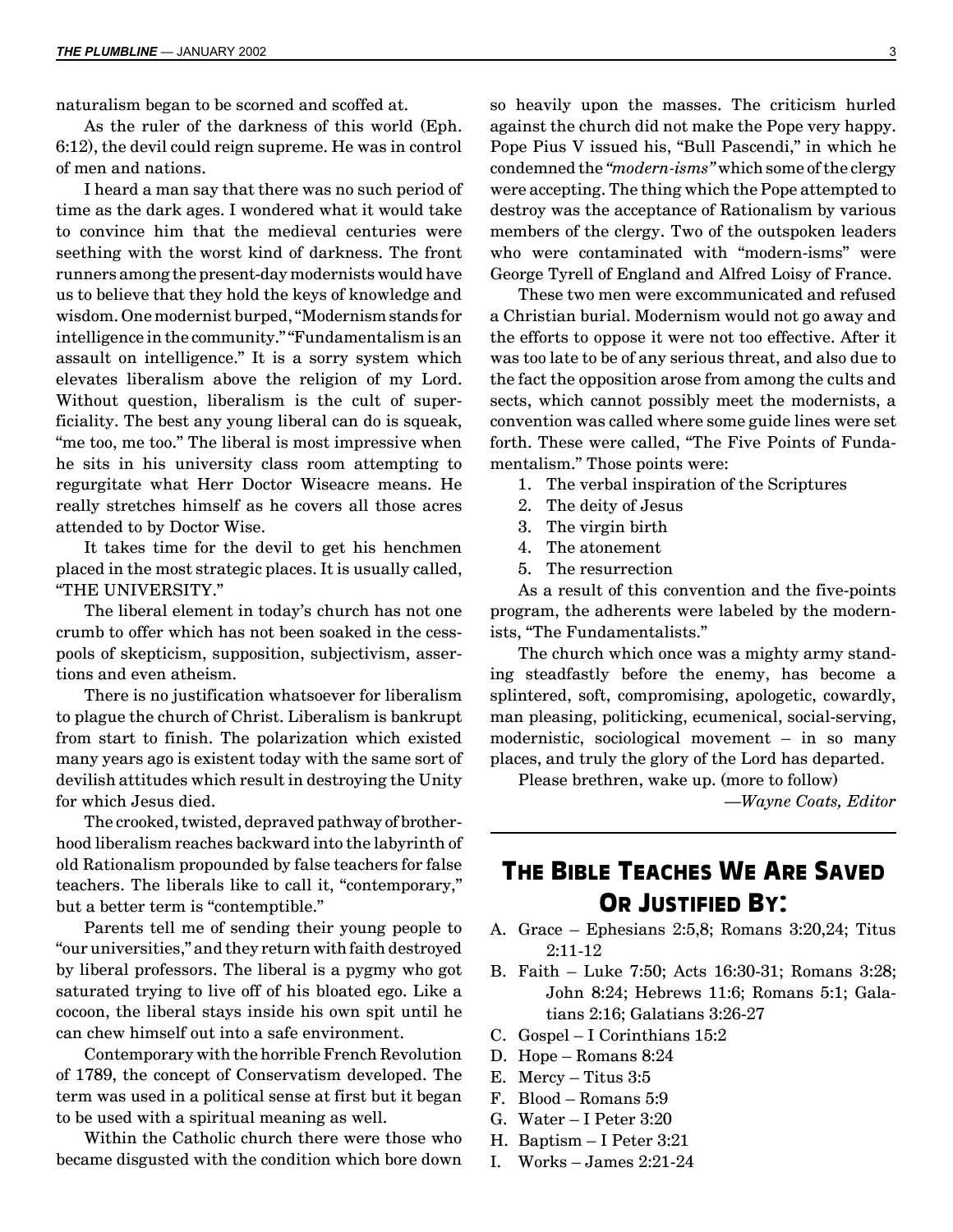- J. Obedience I Peter 1:22; Romans 6:17-18; Hebrews 5:8-9
- K. Words  $-$  James 1:21; Acts 11:14

## **Questions:**

- 1. Why single out one of the above and omit the rest?
- 2. Don't some make a case for "faith only?"
- 3. Don't all of the above play a role in our salvation?
- 4. How many times did Peter mention grace in his sermon in Acts 2?
- 5. How many times did Paul use the word grace in the sermon on Mars Hill, Acts 17?

The above outline was handed out to the auditorium class on Wednesday night by brother *John H. Brown,* beloved preacher of the Center Chapel church of Christ in Wilson County, TN. Each of the bible verses were read and discussed to show that the Bible teaches several things by which we are saved.

The passages are not mere suggestions or incidental verbiage, but by these verses the Bible teaches we are not saved by grace alone. Brother Brown made this so clear that one would need help to misunderstand it. My appreciation, esteem and thanks to John H. Brown.

Suppose five young boys drove their cars to school and one said, "My wheels brought me to school," and another said, "My battery brought me to school," and a third said, "My gasoline brought me to school," and not to be outdone the fifth declares, "My motor oil brought me to school.î Tis most unlikely that such a foolish bit of babble would only be heard in principle, by some egotistical fellow who tries to copy the Grace Only doctrine of the Calvinists.

# **TRUE WORSHIPPERS**

*Pervie Nichols, deceased*

Since human beings were created with the instinct to worship, it is natural for us to worship someone or something. Our worship may not always be acceptable to God, but we will worship, nevertheless. God tells us how to worship so as to be acceptable to Him.

## **WHAT IS WORSHIP?**

"Worship," in the general sense, is homage, adoration, reverence and praise given to a higher being. It is based upon one's nature and need, and has been a permanent feature in Godís service in all dispensations. The nature of worship and one's attitude as an acceptable worshipper have remained unchanged through all ages, but the specific acts have varied according to the law in force at the time. Since we are under the "law of Christ" (Gal.  $6:2$ ), our worship is the homage or adoration rendered to God according to the New Testament.

In its broadest sense and individual aspect, worship occurs when any act or thought or adoration springs from the heart. This includes private worship, when the individual Christian communes with God through fervent prayer, Bible reading and solemn meditation on spiritual things. It also embraces family worship, when the family engages in a period of Bible study, prayer and song, or any one of these acts.

## **PRIVATE AND FAMILY WORSHIP**

Each Christian has the privilege of private worship every day. The ancients prayed three times each day, morning, noon and evening. David refers to this practice in Psalm 55. God is ready to speak words of life from the pages of His divine Book at any time. The only limit on opportunities for Bible study is the degree of interest in the reader's heart. The happy man's "delight is in the law of the Lord: and in his law doth he meditate day and night." Joshua said to the children of Israel: "This book of the law shall not depart out of thy mouth; but thou shalt meditate therein day and night, that thou mayest observe to do according to all that is written therein: for then thou shalt make thy way prosperous and then thou shall have good success" (Josh. 1:8). Jesus went aside often to some secluded spot to pray and think. Timothy was commanded to study: "Till I come, give attendance to reading, to exhortation, to doctrine... Meditate upon these things..." (I Tim. 4:13-15). Question: Do you as a Christian commune with God each day through fervent prayer, Bible study and solemn meditation on spiritual values? It is regrettable that so many children of God have ceased to commune with Him in private!

Every Christian family may each day engage in a period of Bible study and prayer, and even the singing of songs. The entire family circle should make it a point to thus engage in family worship when possible. There is no place on earth where lessons of truth can be more effectively taught than in a Christian home. Do you have memories in your heart of a mother and father who gathered the family together each night to read the Bible and pray before being tucked into bed? If so, thank God that you had such parents. Whether you were blessed in this way or not, you should see to it that your children have these precious hours of family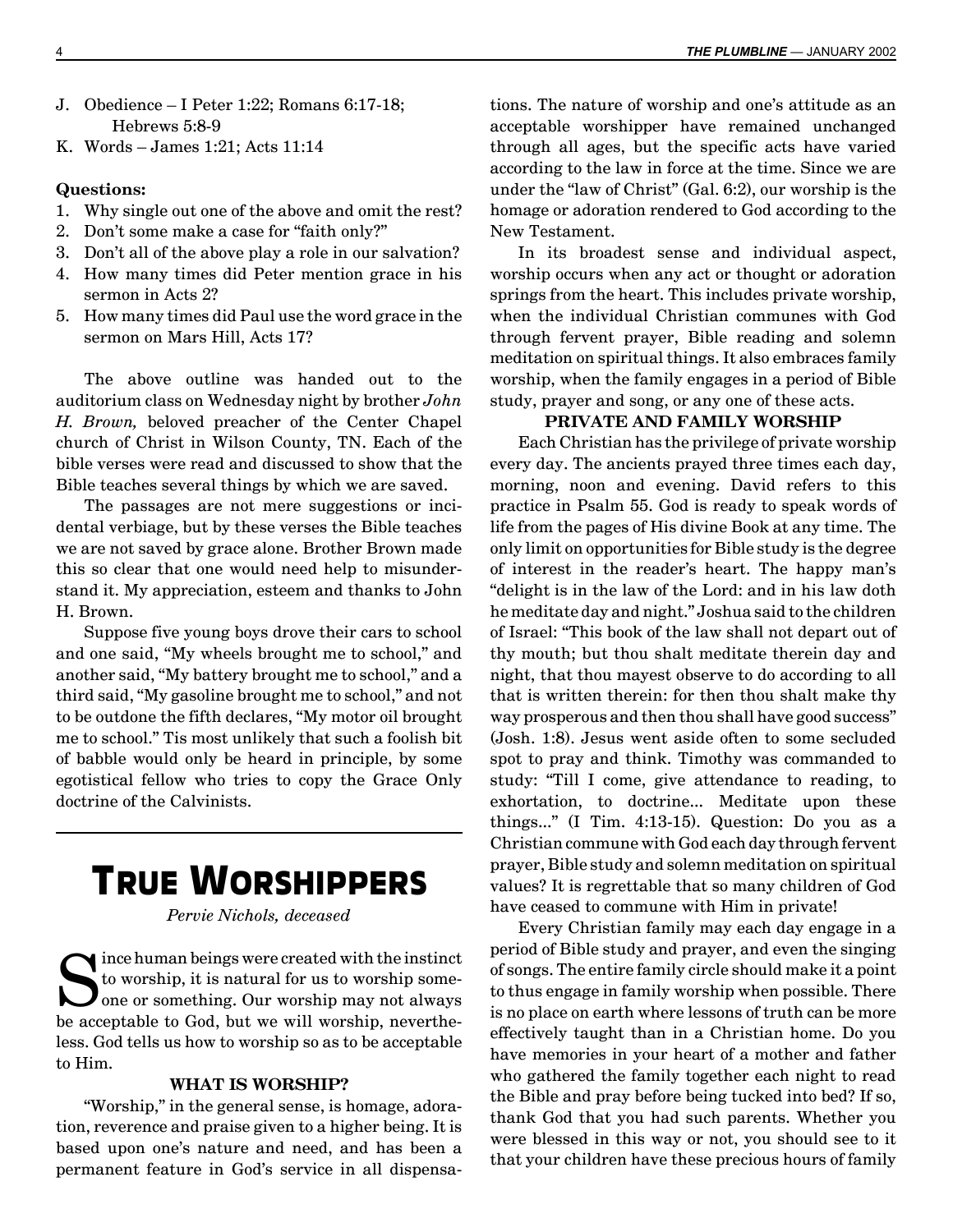communion with Jehovah God.

Give your children memories of a praying, Bible reading, God-fearing mother and father. Paul speaks of such influence when he wrote to Timothy: "I thank God... When I call to remembrance the unfeigned faith that is in thee, which dwelt first in thy grandmother Lois, and thy mother Eunice; and I am persuaded that is in the also"  $(II Tim. 1:5)$ .

## **PUBLIC WORSHIP**

This has to do with the public assembly, when saints assemble in a given community to worship God and engage in singing, praying, studying and meditating upon God's word (Col. 3:16-17). These acts of worship are in order at any time Christians may assemble. But the Lord has designated a certain day of each week upon which Christians are to assemble and engage in the above acts of worship, plus two additional requirements: 1) eating the Lord's Supper and 2) giving of our income as prospered (Acts 2:42; 20:7; 1 Cor. 16:1-6; 11 Cor. 9:7). The designated day is not the Sabbath, which was a part of the law or Old Testament which ended at the cross (Eph. 2:12-20; Col. 2:12-16). There is no divine record of Christians assembling to worship on the Sabbath day. "The first day of the week," "the Lord's day," is the day Christians are authorized to assemble some time during that day and observe the five items of worship (Acts 20:7: Rev. 1:10). As authorized, the church in the first century assembled each first day of the week to worship (Acts 2:42; 20:7; 1 Cor. 11; 16:1-6).

## **MORE ON MODERN-ISMS**

No person living can fathom the horrible<br>conditions under which our forebears lived a<br>few centuries ago. The god of this world had<br>guesseded in his offents to calid the politicus should conditions under which our forebears lived a succeeded in his efforts to enlist the religious charlatans to serve him and any opposition could end up by having a rope to measure one's neck.

Those terrible times must have seemed like an eternity to the persecuted, oppressed, and helpless peons who would attempt to escape the burdens which were bearing down upon them so heavily.

After the passing of centuries, greater unrest and opposition developed. The many church councils which were called to address the problems attest to the fact that all was not well. "There were councils and councils, ad-infinitum-and still more councils to fight em." As long as the feudal system existed, the enemies of truth held sway, but feudalism eventually ran its course and a middle class began to emerge. Catholicism began to weaken as a result of the in-fighting among the popes. The papal chair was moved from Rome to Avignon in France, back to Rome, then back to Avignon and back to Rome. At one time there were rival popes with each claiming to be the one and only valid pope.

In 1450, Johannes Gutenberg developed the art of printing by the movable-type press. In just a short time, various materials began to be scattered far and wide, with much of it being harsh criticisms against religion which was equated with the corrupt church.

In Italy, the Renaissance which was known as the Enlightenment, or "clearing up," spread like a prairie fire on a windy day. Universities began to be established in Italy, Germany, Scotland and England. With the arrival of the Universities, the philosophy of Humanism with its critical spirit, pervaded the thinking of the professors who were relatively safe from the burning fires of the clergy. In fact, many of the clergy became humanistic professors. As time passed by, the rejection of supernaturalism, clericalism, and mysticism of the church was quite popular. A quaint expression became well-known.

> The clergy did the praying The nobility did the preying The serfs did the paying.

During this new phase of the Enlightenment, reason was emphasized over faith. To the Humanists, faith was equated with the corrupt system of Catholicism. We must not forget this. The revolt was against witchcraft, magic, superstitions, fantasies and corruption.

One of the influential Humanists was Desiderus Erasmus. He was very learned for his time and at one time was offered the position of a Cardinal but he rejected the offer. Erasmus loved science and loathed the ignorant monks who were parasites, and of course the monks despised Erasmus.

With his writings in a very satiracal manner, Erasmus condemned the corrupt clergy system. That which Erasmus sought to oppose, such helpers as Lorenza Valla and Jacques LeFevre in France and John Reuchlin in Germany, were adding fuels to the fire.

Edward Herbert contributed his efforts to the destruction of the supernatural. To Herbert, anything which was above or beyond reason was without proof. Anything believed without proof was superstition and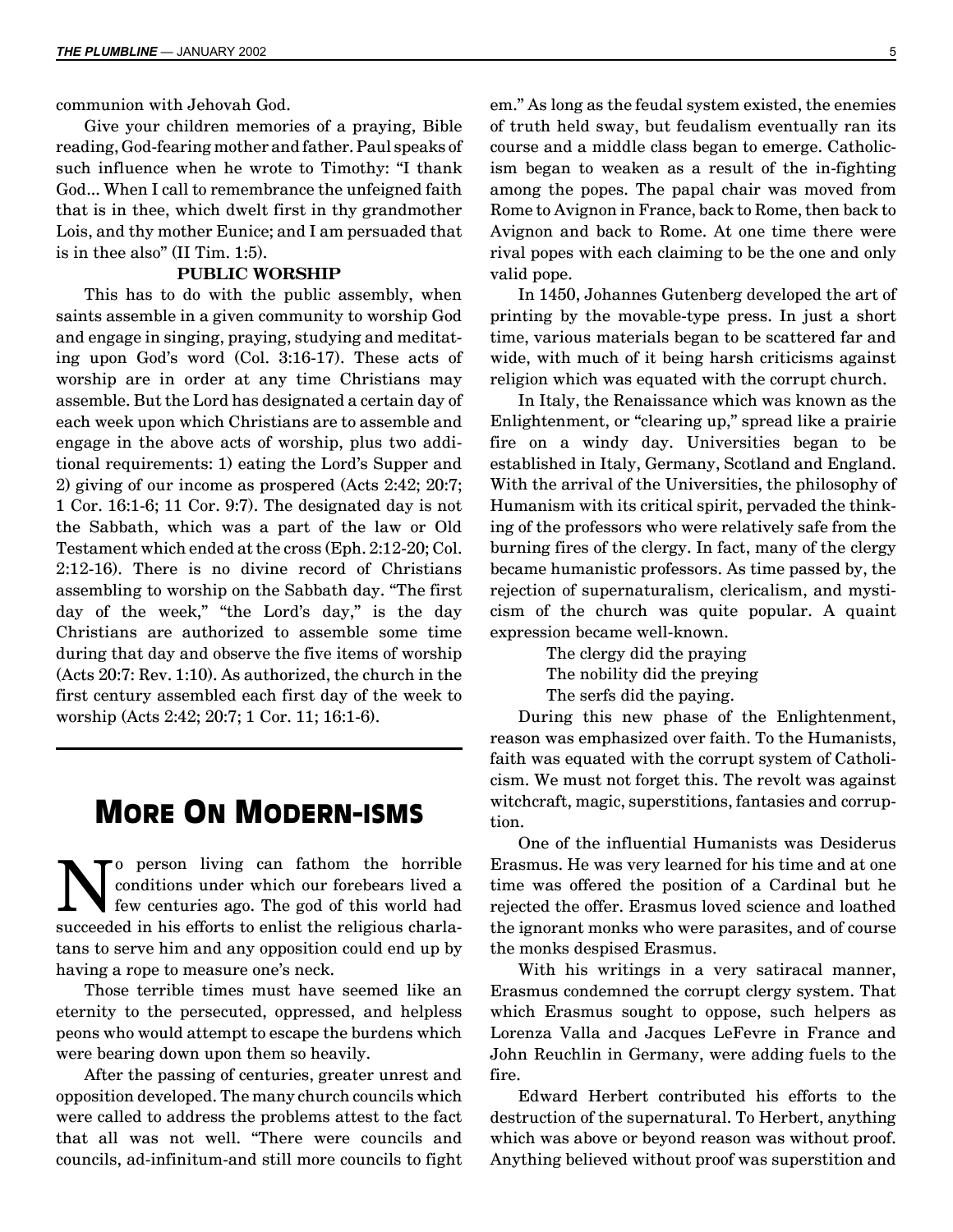man should oppose such legends. The entire gamut of Revelational theology was ridiculed by Herbert and his deistic followers.

All kinds of bizzare ideas were set forth, usually as an effort to deny and or reject some facit of Catholicism. Baruch Spinoza set forth his views of Pantheism in which "all is god and god is all." As a team member along with so many others who denied any concept of Jehovah God, Spinoza managed to recruit his share of duped followers.

Such Rationalists as Leibnitz, Diderot, Wolff, Astruc, and Reimarus continued their attacks against religion and they were highly successful.

Paganism prevailed all over the world. Diderot wrote, "I would sacrifice my life perhaps, if I could annihilate forever the notion of God." Martin declared, ìThe French people was a generation which had no belief in Christianity." Another writer said, "Belief in the Christian miracles was as extinct as belief in Greek mythology." Alexis de Tocqueville wrote about "the universal discredit into which all religious belief fell at the end of the eighteenth century." Walpole declared, ìThe philosophies preach incessantly, and their avowed doctrine is atheism."

The church in Germany was too weak, worldly, and wanton to resist any effort to completely overthrow the concept of God. The University professors had all joined together to spread Rationalism. The gullible students were lapping up the dregs like starved puppies slurpping milk.

The work of Jean Astruc (1684-1766) was influential in destroying implicit faith in the Bible. Old Astruc was the personal physician of King Augustus III of Poland. As a physician, Astruc studied the skin diseases of the Old Testament Pentateuch. He assumed that the Pentateuch had been pieced together by several different writers. Amram and Levi were the authors of parts of the book of Exodus. Joseph supposedly wrote the material about himself. Levi probably wrote the stuff about Dinah.

Astruc was a great guessing fellow. He contended that some ignorant copyists arranged the Moses material into some sort of consecutive form. It is most interesting that Astruc published his material as coming from "a man learned and very zealous for religion."

Also, Astruc said his work "...would remove or clear up several difficulties which arise from reading the book (the Bible, w.c.) and with the weight of which commentators have always been burdened."

The great Astruc would write, "Free through the

pathless haunts I roam, where mortal feet have never strayed."

When we write about the form critics and source theories in subsequent articles, we will be reminded of Astruc and his guess work.

Please, brethren, wake up!

ó*Wayne Coats, Editor*

# **HUMBUG**

We attention was called to a letter received from<br>the Madison Children's Home and Domestic<br>information makiive to the letter was semerabed discussed the Madison Children's Home and Domestic information relative to the letter was somewhat disgusting at the content of the letter. After having read the letter I too felt a bit of disgust.

The annual Christmas of Hope fund raising dinner will not be held this year at the Madison church. If I have any sense at all about matters, I am to believe that the dinner will not be held because of the September 11, 2001 bombing of the World Trade Center and the Pentagon. I cannot see to save my life what that dreadful day has to do with not having a benefit dinner at Madison. Maybe I am too dumb to reason correctly, but why write ten lines of a letter and deal with terror and security?

We know that some few hundred members have left the Madison congregation due to pushing in the very liberal innovations over the protests of good people who have been the backbone of the Madison church for years. The collections are very low compared to what they once were. The ridiculous debt hangs over the church like an albatross about the neck. We are presented a quotation from some contemporary book which read, "Religion that God our Father accepts as pure and faultless is this, to look after orphans and widows in their distress and to keep oneself from being polluted by the world.î This garbled quote is from the New International Version. I wonder if the beggar who wrote the letter realizes that the darling version of the liberal element has the church built upon Peter? See Matthew 16:18. Do the Madison folks want me to join them or the Catholics?

The NIV leaves out all of Mark 16:9-20. All of the older preachers in and around Madison were out of date as they quoted the great commission from Mark 16:15-16. We can look at James 1:27 but not Mark 16:15-16. Tell me why?

The confession of the eunuch in Acts 8:37 is left out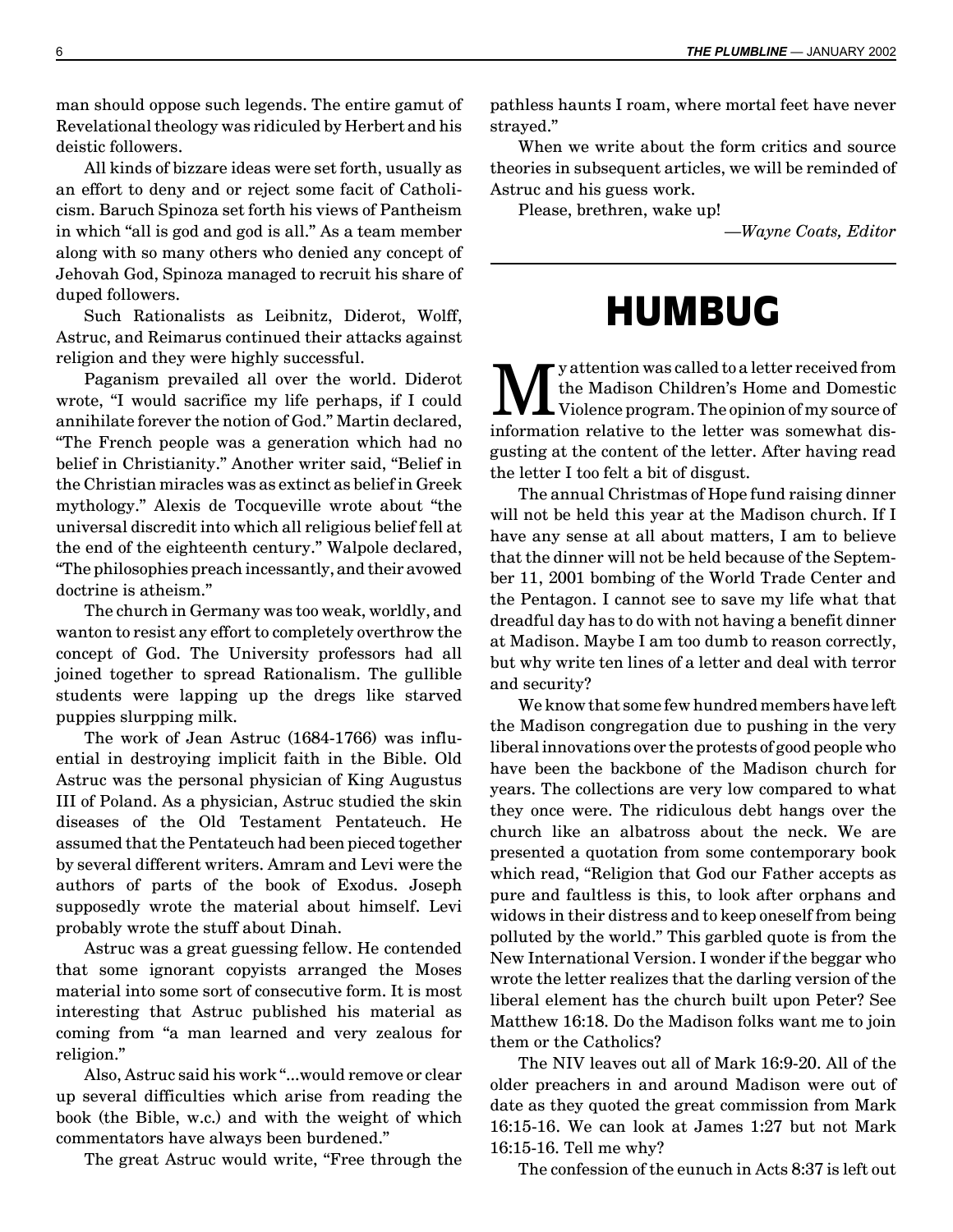of the denominational NIV. Romans chapter eight is shot full of Calvinism as much ado is made of the "sinful nature" of man. In Romans 10:10, the sectarian doctrine of salvation by faith and confession is taught. The NIV is filled with blunders but one more example will be given from Ephesians 5:19 where the reader is told to "...make music in your heart...." Who would object if the Madison "worship coordinator" decided to trade all of his blaring microphones for bugles, horns, clarinets and fiddles? Tis a strange book which cannot be followed except as one pleases.

But somebody at Madison wants churches to heap support on some women who have been abused. The verse given, if I recall, said something about "...widows" in distress...." Are all of those abused women really distressed widows? If not, why quote James 1:27? Why try to pull out a passage which applies to "widows in their afflictionî and apply it to abused women? Such is not handling aright the word of God.

It would do no harm to read I Timothy 5:3-16 many times over. I feel certain that the verses would be sneered at by some who think the church is a SOCIAL Gospel club. Every kind of fool notion which can be invented has been put into effect for suckers to support. Soup and soap is a sorry substitute for the saving gospel of Jesus Christ. This old world needs the Christ.

James 1:27 tells how to help widows in their affliction. The text says nothing about helping fighting and feuding women. Also, the text is silent relative to helping the girl scouts, the Ladies Auxiliary or the boys glee club. How much money can be given to the golf club?

In I Timothy 5, there are specific rules laid down which will regulate the kind of widows to be helped. If brethren can run rough-shod over the inspired truth set forth by Paul in the preceding passage, then every other passage can be dismissed. Why not?

It seems to me that somebody at Madison needs some sound teaching. The elder from Madison who reportedly said "Brother Coats needs to be straightened out" would do well to confine his efforts to straightening out a number of things at Madison.

ó*Wayne Coats, Editor*

## *PEOPLE...*

*(Continued from back page)*

Such as the above is happening all over the nation and people will burn in hell for such actions. The

faithful preacher left the rabble-rousers to suffer their own fate. Such actions are disgraceful and looked upon by sensible people with total disgust. The devil gloats over such events.

### ----------------------------------------

They did not ask for my opinion about the matter. In fact, my opinion is worth zero at the various universities, until begging for money campaigns begin. According to the press report, the new Allen Arena has been opened on the Lipscomb campus with a worship service and a "dedication to God and His purposes."

The \$16.5 million facility will be "used for sports" and community events" as well as for chapel services. It seems to be a rather expensive place to bounce balls for God when this old world is headed for hell and destruction.

----------------------------------------

I have been to a lot of funerals in my life-time but without doubt one of the greatest moments of sorrow, sadness and grief has overwhelmed by poor miserable soul when I look at the dead corpse of the church of Christ.

Back yonder, Mike Cope informed us of "the dying" gasp of the conservative church of Christ." Comes now one Richard T. Hughes who has written a book titled, ìThe Churches of Christ.î The book consists of 368 pages and is priced at \$85. As his Jubilee speeches, so is his book, the church of Christ is just another denomination. Hughes says exactly what all the liberals and Christian Church professors want him to say. "Hughes concludes that the battle over the Herald of Truth and other institutions that was waged in the 1950s marked the *last gasp of the traditionalists.î* Why the liberal element can spew such venom and hatred toward conservative brethren seems pretty low-down to me. It would never hurt for those of us who write to present the truth.

I sincerely appreciate the corrections which are sent to me regarding the mistakes which appear in the *Plumbline*. Some words will be spelled incorrectly, wrong verses of scripture will occasionally slip in and there are no more infinitives in our area which I can split inasmuch as I have already split all of them. There are no participles dangling inasmuch as I have already dangled all of them. Anyway, tis helpful to be reminded that I am not perfect. I will press onward toward perfection with your assistance.